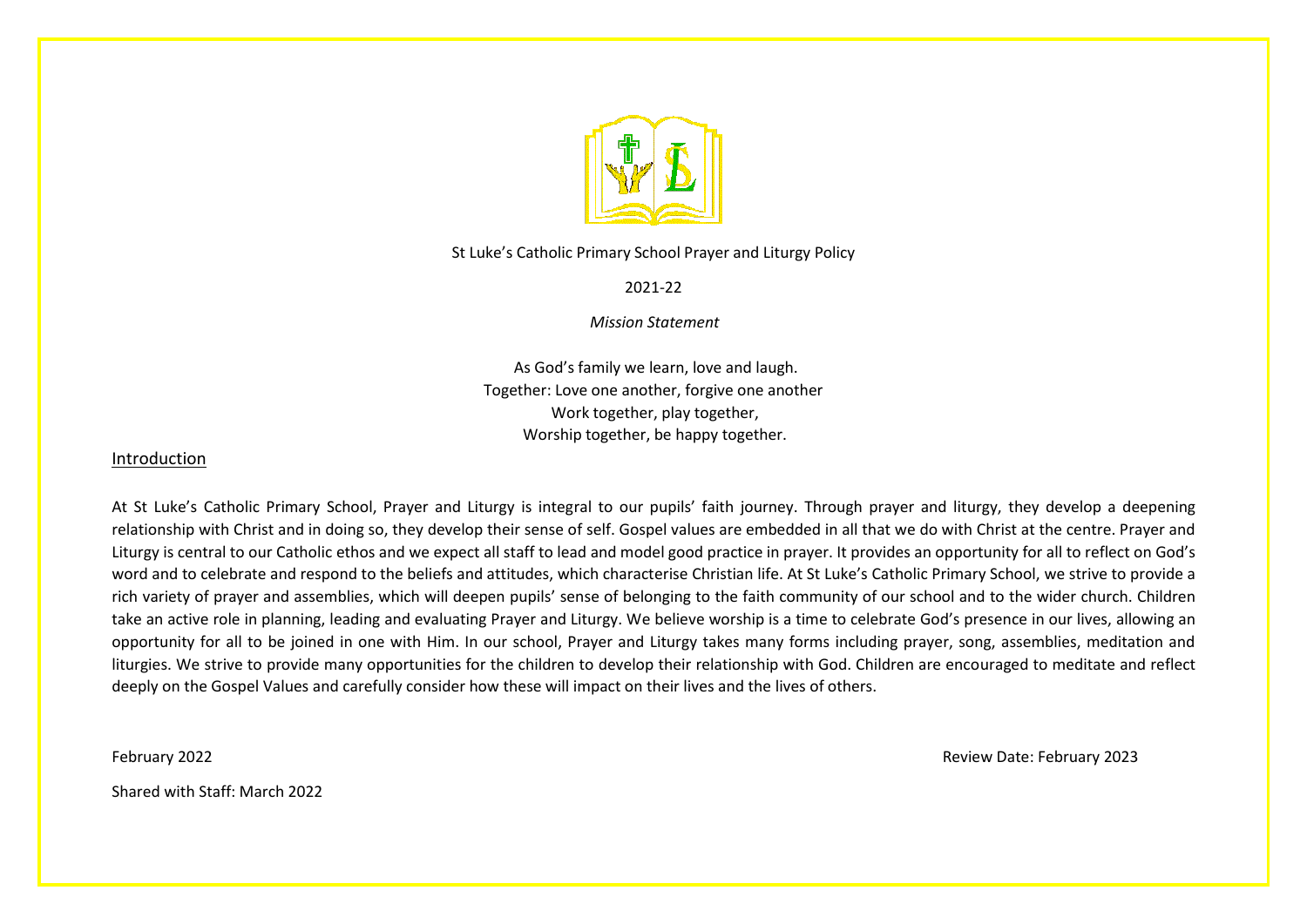#### The Nature of Prayer and Liturgy

We believe that Christian Prayer and Liturgy in a Catholic school names and celebrates God's presence in our lives. It is concerned with giving glory, honour, praise and thanks to God. It is our loving response, in word and action, to God's invitation to enter into relationship, made possible through the work of Jesus Christ and the witness of the Holy Spirit.

#### Legal Requirements

We acknowledge the legal requirement that there must be a daily act of Prayer and Liturgy for all pupils. We understand that simply holding an assembly that includes a prayer, said either by the teacher or everyone present, does not fulfil this requirement. We also acknowledge that Prayer and Liturgy and assembly are distinct activities. They may sometimes form part of the same gathering, but the difference between the two will always be made clear.

As part of this, we also take our duty of Safeguarding very seriously and we understand that personal prayer and reflection may subsequently lead to a disclosure which would activate our well established Safeguarding procedures.

The act of Prayer and Liturgy is not designated curriculum time under regulations and will not be subsumed under any part of the curriculum, including religious education. As a rule, acts of Prayer and Liturgy will take place on the school premises, or at Church.

#### The Place of Prayer and Liturgy in the Life of our School

We endorse the belief that Prayer and Liturgy takes into account the religious and educational needs of all who share in it:

- Those who form part of the worshipping community in church
- Those for whom school may be their first and only experience of church
- Those from other Christian traditions or none
- Those from other faith backgrounds

It will be an educational activity or experience to which all can contribute and from which all can gain. Prayer and Liturgy in this school is more than just a legal requirement. It is an integral part of school life and central to the Catholic tradition.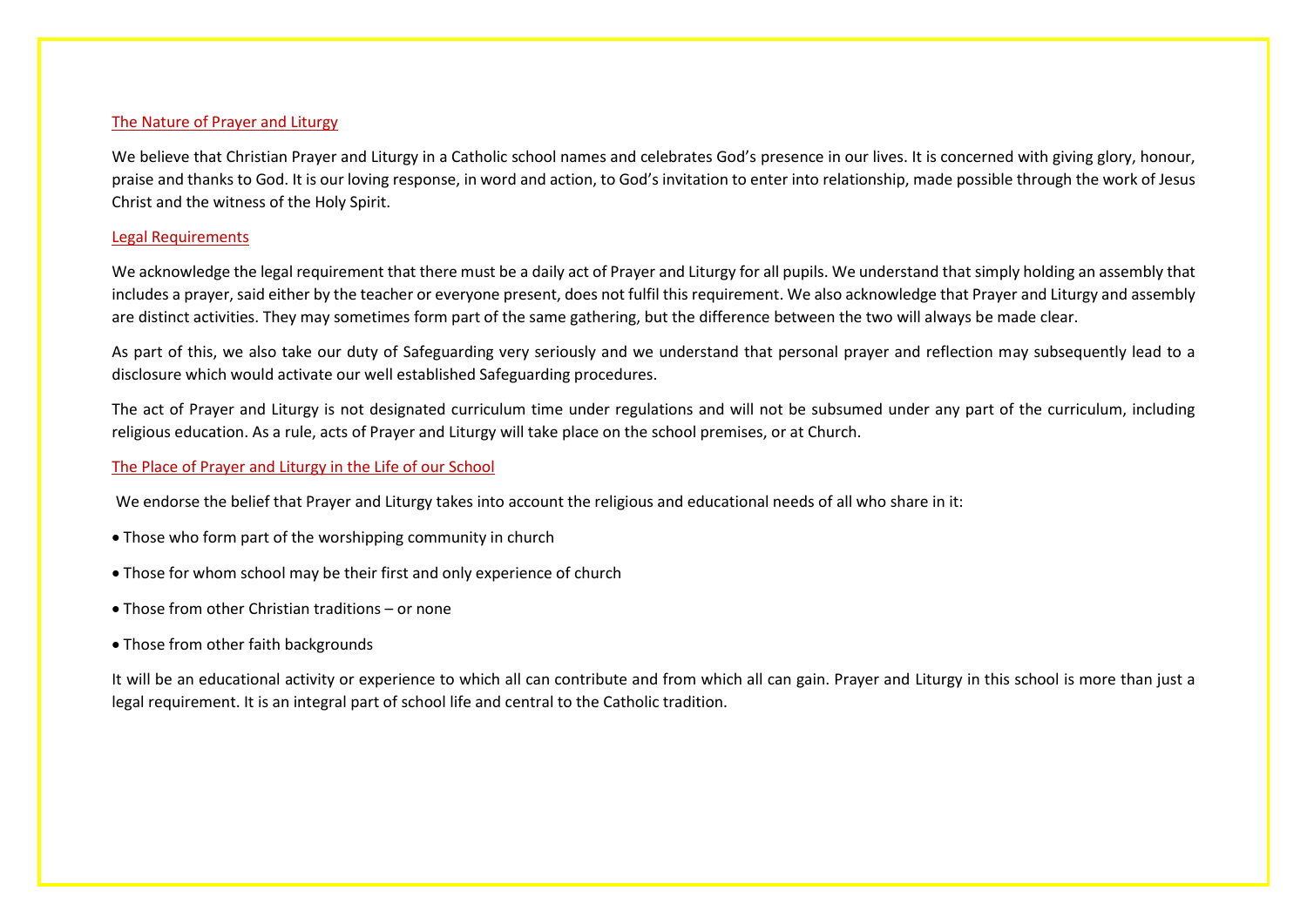# St Luke's Catholic Primary School Prayer and Liturgy Policy

The Aims of Prayer and Liturgy

We believe that Prayer and Liturgy in our school aims to provide opportunity for all pupils and staff:

- To contemplate something of the mystery of God
- To reflect on spiritual and moral issues
- To explore their own beliefs
- To respond to and celebrate life
- To experience a sense of belonging and develop community spirit
- To develop a common ethos and shared values
- To enrich religious experience
- To grow in liturgical understanding and development
- To reinforce prayers which are part of the Catholic tradition
- To reinforce positive attitudes
- To participate fully
- To take time out 'to wonder at', 'to come to terms with' and 'to give worth to.'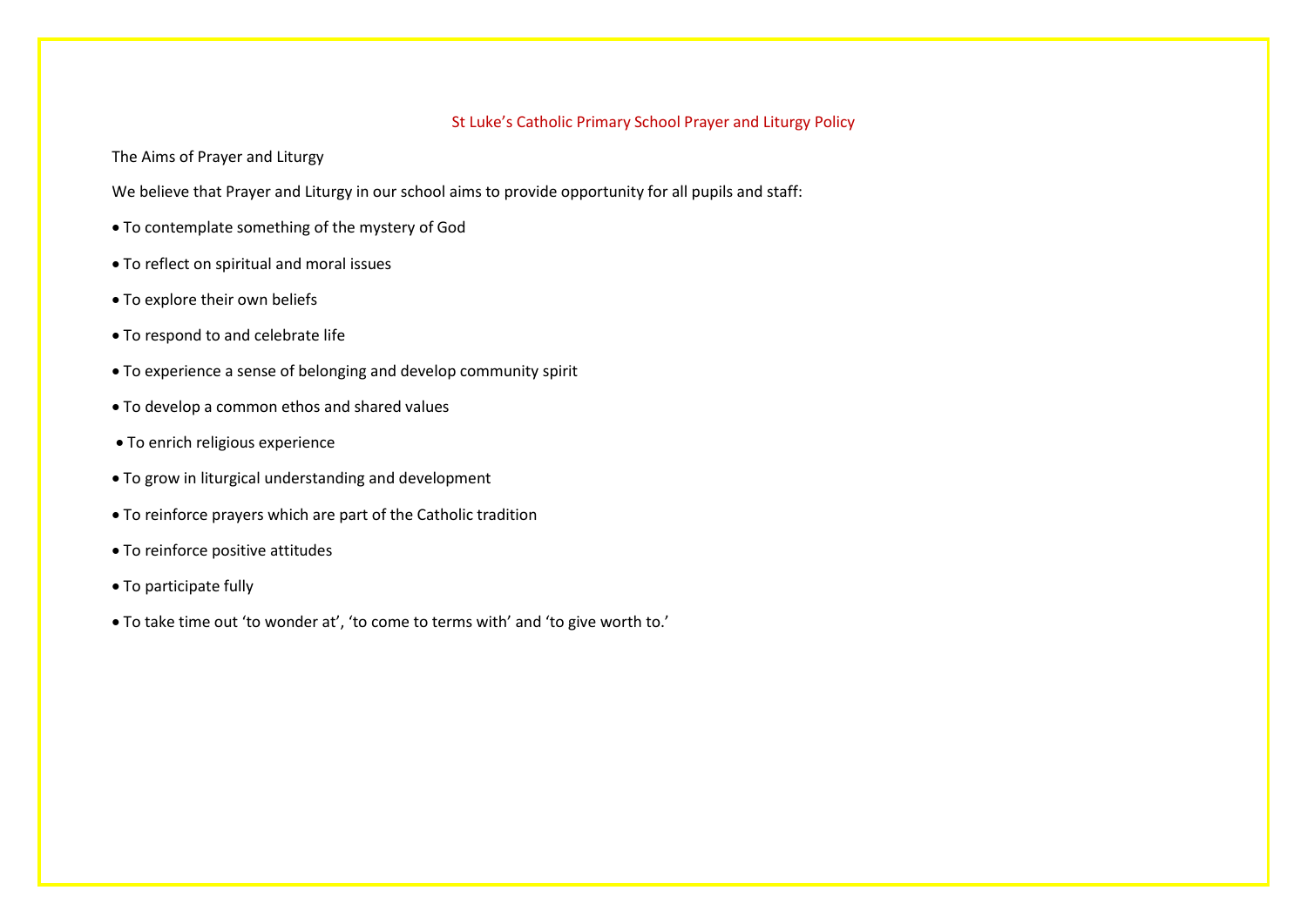## Principles

All Acts of Prayer and Liturgy in this school will:

- Give glory and honour to God
- Be a quality activity, fundamental to the life of the school and its Catholic character

 Give children positive liturgical experiences, appropriate to their age, aptitude and family backgrounds in order to prepare them for the liturgical life of the Church. In order to do this, celebrations will: - be kept small wherever possible or appropriate to help to personalise the experience; - be short and appropriately paced to age appropriately meet the needs of the children- be simple, including a range of experiences offered in a variety of groupings and in a variety of settings.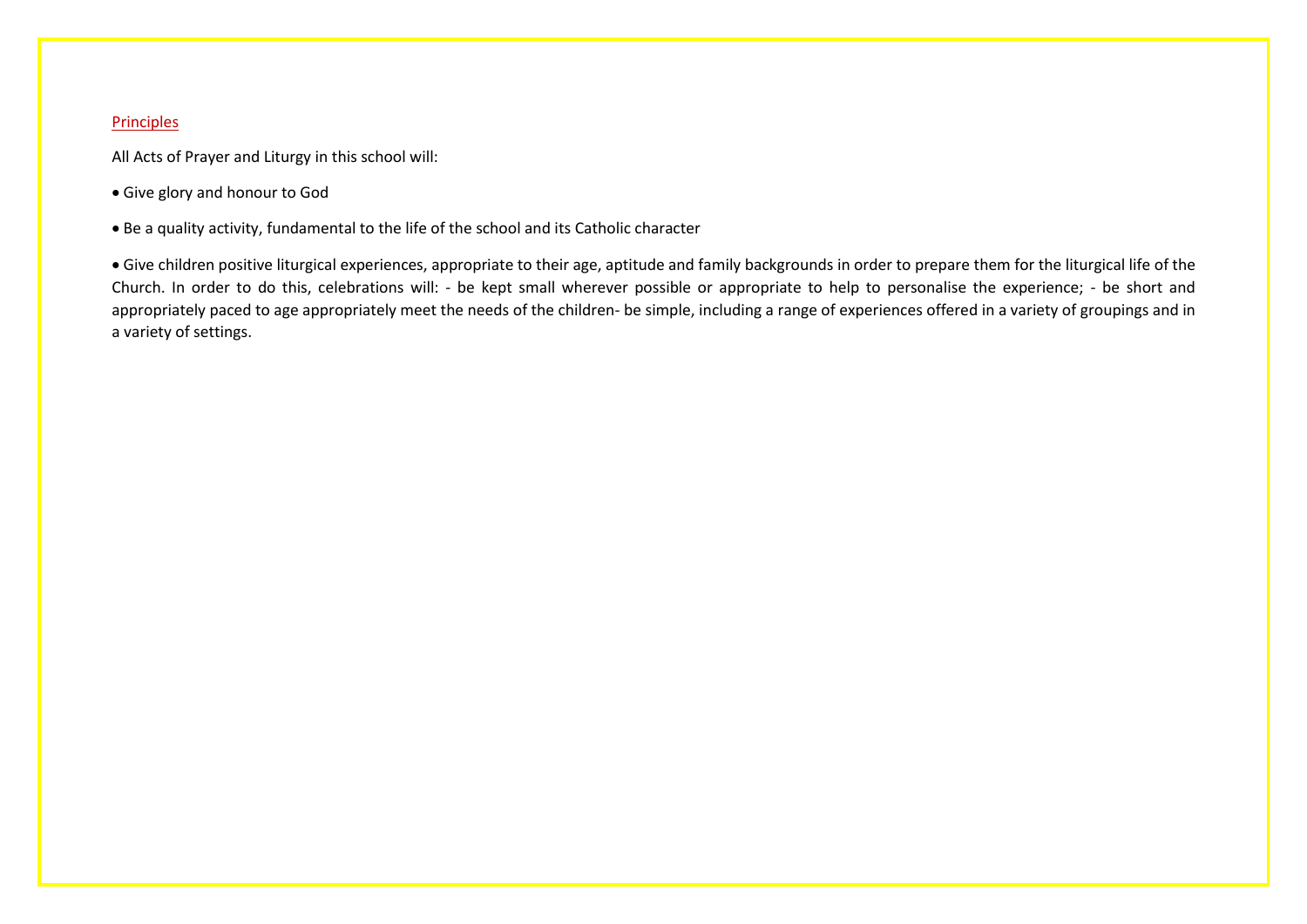| Organisation of Prayer and Liturgy at St. Luke's Catholic Primary School |                                                              |                    |                                                                                                                         |                   |                                                          |  |  |
|--------------------------------------------------------------------------|--------------------------------------------------------------|--------------------|-------------------------------------------------------------------------------------------------------------------------|-------------------|----------------------------------------------------------|--|--|
|                                                                          | Type                                                         | Involves           | Frequency                                                                                                               | Location          | Led by                                                   |  |  |
|                                                                          | <b>Gospel Assembly</b>                                       | $KS1$ and $2$      | <b>Every Monday</b>                                                                                                     | Hall              | SLT (RE Lead)                                            |  |  |
|                                                                          | <b>Morning Prayer</b>                                        | <b>All Classes</b> | Daily                                                                                                                   | Classroom         | Teacher / Prayer Leaders                                 |  |  |
| 3                                                                        | Angelus                                                      | All Classes        | Daily - Close to Midday                                                                                                 | Classroom         | Teacher / Prayer Leaders                                 |  |  |
| 4                                                                        | <b>Grace Before and After Meals</b>                          | <b>All Classes</b> | Daily                                                                                                                   | Classroom         | <b>Teacher / Prayer Leaders</b>                          |  |  |
| 5                                                                        | Afternoon Prayer                                             | All Classes        | Daily                                                                                                                   | Classroom         | Teacher / Prayer Leaders                                 |  |  |
| 6                                                                        | Class Prayer and Liturgy                                     | All Classes        |                                                                                                                         | Classroom         | Children<br>with<br>teacher<br>guidance                  |  |  |
| $\overline{ }$                                                           | Special Masses School and Parish                             | All Classes        | Timetabled through the liturgical<br>Year e.g. Feast Days/Holy Day of<br><b>Obligation/ Start of School Year</b><br>etc | Church and School | <b>RE</b><br>Parish Priest/<br>SLT/<br>Lead/Parishioners |  |  |
| 8                                                                        | Mass of Commission for MV's<br>/CAFOD/Junior Leadership team | All Classes        | Annually                                                                                                                | Church            | Parish Priest/ SLT/ RE Lead                              |  |  |
| 9                                                                        | <b>Class Masses with Parishioners</b>                        | All Classes        | Timetabled - Reception summer<br>term only                                                                              | Church and School | Parish Priest/ SLT/ RE Lead                              |  |  |
| 10                                                                       | Reflection Liturgies - Quiet Prayer<br>and meditation        | All Classes        | Advent and Lent                                                                                                         | School            | Parish Priest/ SLT/ RE Lead                              |  |  |
| 11                                                                       | Sacrament of Reconciliation                                  | <b>All Classes</b> | Advent and Lent                                                                                                         | School            | Parish Priest/ SLT/ RE Lead                              |  |  |
| 12                                                                       | <b>Stations of the Cross</b>                                 | All Classes        | Annually Lent Towards<br>Holy<br>Week/Holy Week                                                                         | School            | SLT/RE Lead/Pupils                                       |  |  |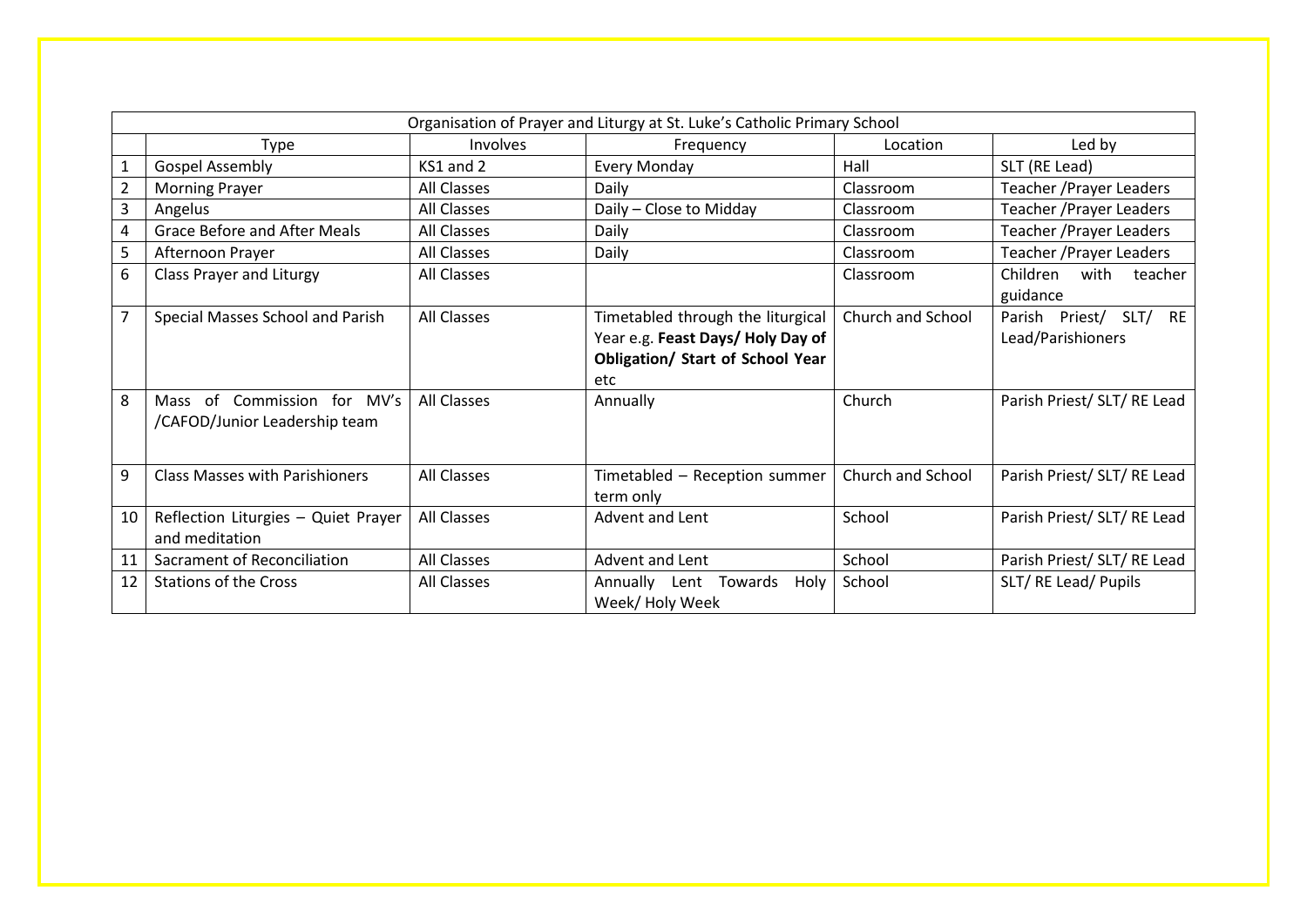| Term     | Virtues/Gospel Values                | Days of Dedication and Wider Themes of Prayer and Liturgy                        |
|----------|--------------------------------------|----------------------------------------------------------------------------------|
| Autumn 1 | Respect / Courtesy                   | <b>Start of School Year</b>                                                      |
|          | Faith, Service, Courage Justice,     | Education Sunday - Good Attendance and Punctuality - Value Education (2nd Sunday |
|          | Hope, Love,<br><b>Reconciliation</b> | September)                                                                       |
|          | Community                            | St Teresa of Calcutta (5th September)                                            |
|          |                                      | World Day of Prayer for Day of Creation -                                        |
|          |                                      | Environment-Harvest Fast Day Preparation (Last Sunday of September)              |
|          |                                      | St Francis of Assisi (4th October)                                               |
|          | Thankfulness                         | Mental Health Day (10th October)                                                 |
|          | Faith, Service, Courage Justice,     | Month of the Rosary (October)                                                    |
|          | Hope, Love,<br>Reconciliation        | St John Henry Newman (9th October)                                               |
|          | Community                            | Feast of St. Luke (18 <sup>th</sup> October)                                     |
|          |                                      | <b>Black History Month (October)</b>                                             |
| Autumn 2 | Hope                                 | All Saints and All Souls-                                                        |
|          | Faith, Service, Courage Justice,     | Beatitudes (1st and 2nd November)                                                |
|          | Hope, Love,<br>Reconciliation        | Remembrance Sunday (Closest to 11th November)                                    |
|          | Community                            | Universal Children Day (20th November)                                           |
|          |                                      | St Andrew (30th November)                                                        |
|          | Patience                             | Advent - Getting Ready Human Rights Day -                                        |
|          | Faith, Service, Courage Justice,     | Migrants Day, Amnesty and Prisoners of Conscience (10th December)                |
|          | Hope, Love,<br>Reconciliation        | Gaudete Sunday (3rd Sunday of Advent)                                            |
|          | Community                            |                                                                                  |
| Spring 1 | Faith                                | Epiphany - Gifts to God/ New Year's Resolution (6th January)                     |
|          | Faith, Service, Courage Justice,     | Baptism of the Lord (1st Sunday)                                                 |
|          | Hope, Love,<br>Reconciliation        | World Peace Day (2nd Sunday)                                                     |
|          | Community                            | Conversion of St Paul (25th Jan)                                                 |
|          | Simplicity                           | Holocaust Memorial Day (27th Jan)                                                |
|          | Faith, Service, Courage Justice,     | St Josephine Bakhita - Abolition of Slavery (8th Feb)                            |
|          | Hope, Love,<br>Reconciliation        | World Day of the Sick/ Feast of Our Lady of Lourdes (11th Feb)                   |
|          | Community                            | World Epilepsy Day (14th February)                                               |
|          |                                      |                                                                                  |
|          |                                      |                                                                                  |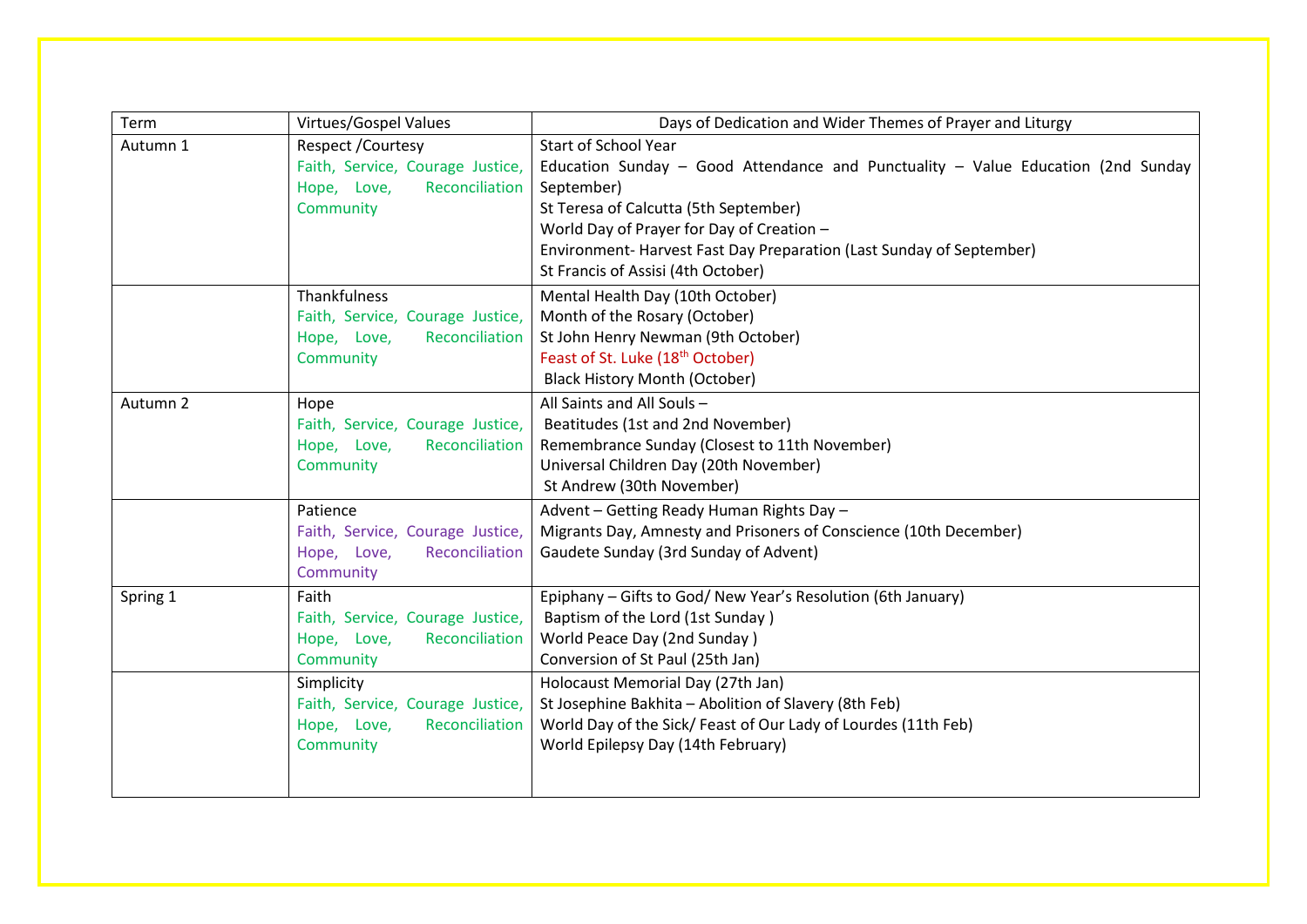| Spring 2 | Charity                          | Lent - Charity CAFOD Family Fast Day (Follows 1st Sunday of Lent) |
|----------|----------------------------------|-------------------------------------------------------------------|
|          | Faith, Service, Courage Justice, | Lent - Taking Action                                              |
|          | Reconciliation<br>Hope, Love,    | St David (1st March)                                              |
|          | Community                        | International Women's Day (8th March)                             |
|          | Forgiveness                      | St Patrick (17th March)                                           |
|          | Faith, Service, Courage Justice, | International Day of Happiness (20th March)                       |
|          | Reconciliation<br>Hope, Love,    | Lots of Socks Day - Down Syndrome Awareness (21st March)          |
|          | Community                        | St Oscar Romero (24th March)                                      |
|          |                                  | Lent - Prayer and Moving to Holy Week                             |
| Summer 1 | Perseverance and Resilience      | Season of Easter                                                  |
|          | Faith, Service, Courage Justice, | St George (23rd April)                                            |
|          | Reconciliation<br>Hope, Love,    | 3rd Sunday of Easter - The Road to Emmaus                         |
|          | Community                        |                                                                   |
|          |                                  |                                                                   |
|          | Kindness                         | 4th Sunday of Easter -                                            |
|          | Faith, Service, Courage Justice, | The Good Shepherd                                                 |
|          | Hope, Love, Reconciliation       | Month of Mary (May)                                               |
|          | Community                        | Pentecost                                                         |
|          |                                  |                                                                   |
| Summer 2 | Honesty                          | Trinity Sunday & Corpus Christi                                   |
|          | Faith, Service, Courage Justice, |                                                                   |
|          | Reconciliation<br>Hope, Love,    |                                                                   |
|          | Community                        |                                                                   |
|          | Service                          | SS Peter and Paul (29th June)                                     |
|          | Faith, Service, Courage Justice, | Celebrations of our achievements at the end of the school year    |
|          | Reconciliation<br>Hope, Love,    | Saying Goodbye                                                    |
|          | Community                        |                                                                   |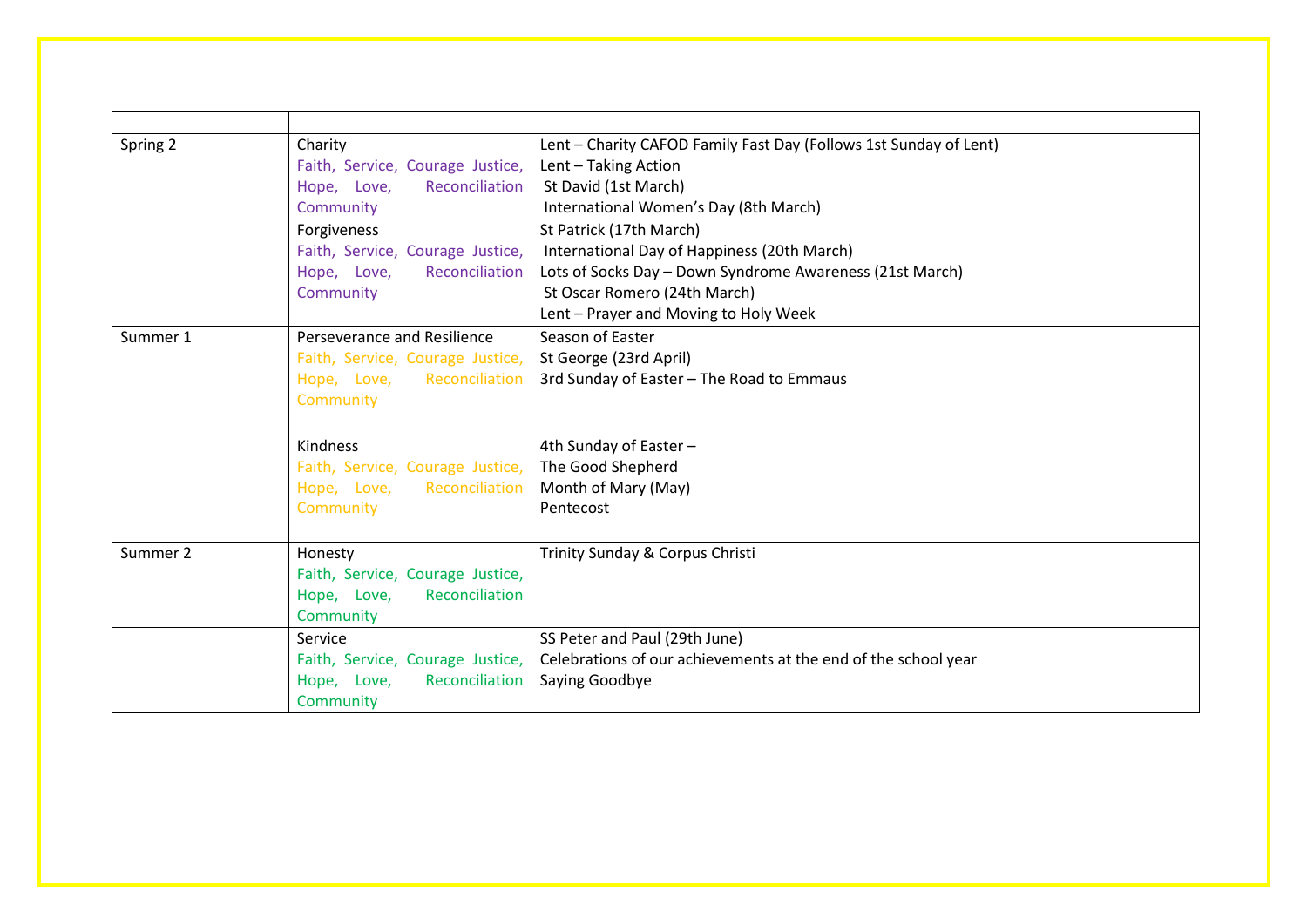### The Planning, Content and Delivery of Prayer and Liturgy Prayer and Liturgy is planned**:**

 Following a structure with reference to Liturgical year, 'The Way, The Truth & The Life', significant dates and the curriculum. Scripture will be the focus in most acts of Prayer and Liturgy

- In consultation with our wider school community and reference to school aims and policies
- With flexibility to respond to changing situations within the school and the wider community
- To develop in pupils skills that enable them to prepare, organise and lead worship in a meaningful way.
- Opportunities for children to listen, reflect and be prayerful.

### Recording Prayer and Liturgy is recorded:

- On a liturgy planner to keep note of themes, leaders, pupil groupings and resources
- Through displays, collections of pupils' contributions, prayers, reflections, photographs, videos etc.

#### Monitoring and Evaluation

At least once a year the school's provision of Prayer and Liturgy will be evaluated to consider whether it meets the needs of all pupils and whether pupils are making progress in acquiring skills and abilities in organising and leading Prayer and Liturgy.

#### Resources

Each class has an RE box with artefacts and fabrics suitable for all seasons of the liturgical year,

A set of resources to support child led Prayer and Liturgy,

A full set of text books and age appropriate Bibles, including: • Posters • Candles • CAFOD materials • Graphic Bibles